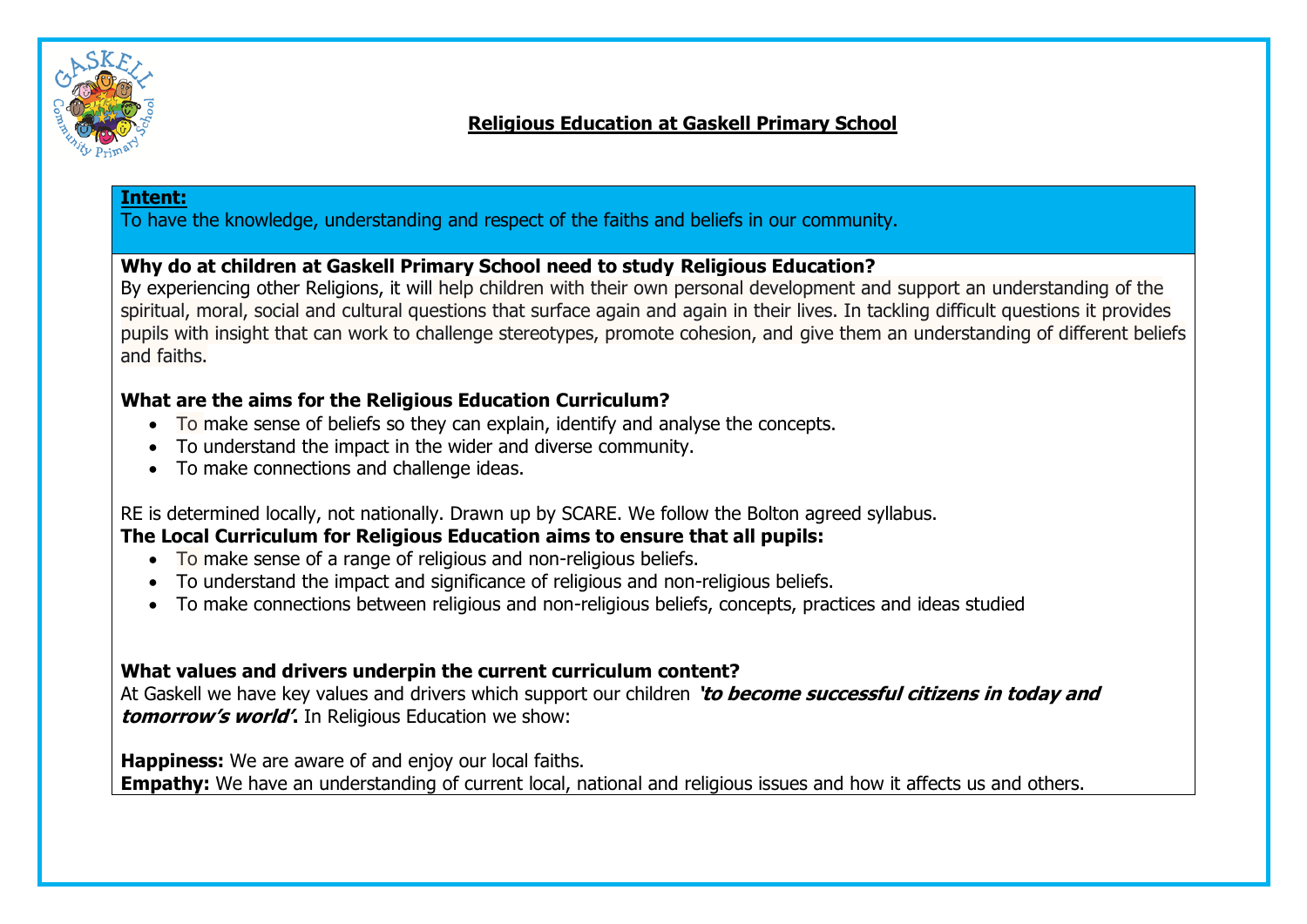

**Ambition:** We aspire to make a difference by understanding others view points on religion. **Respect:** We respect our local community, wider community and the world around us. **Resilience:** We appreciate that some aspects of Religion can be challenging but we continue to work hard to improve our knowledge, concepts, practices and beliefs. **Tolerance:** We respect that other people might have different views to ourselves as we live in a diverse community.

**Self-confidence:** We are brave and take risks to explore the range of religious and non-religious views**.**

In Religious Education we are:

#### **Healthy Pioneers:**

**World Citizens:** Our children will develop an understanding about where they live and the wider world. Through learning about other religions and beliefs, they will understand their role in today and tomorrow's world by developing respect and tolerance towards others. Children are encouraged to challenge themselves to gain high aspirations about what their future 'world of work' may look like.

Avid Adventurers: We are passionate that children have their own beliefs. We believe that a curriculum rich in real life experiences develops confidence and resilience. We want them to know that life exists outside school, their home and local community. These learning experiences will ignite the imagination and advance their knowledge and understanding, taking into account their diverse starting points and enrich their experiences of life.

**Confident Communicators:** In Religious Education, we will read widely to broaden horizons, develop imagination and provide a rich vocabulary through which to construct knowledge and understanding of different beliefs and practices. We will be encouraged to write confidently, for a range of purpose and audiences. We will give the children opportunities to think critically by solving problems and making choices.

**Creative Minds:** Individuality and self-expression is promoted through Religion whilst developing resilience, resourcefulness and risk taking when faced with more challenging tasks. Creativity is encouraged in all areas linked to the symbols and artefacts found in different religions.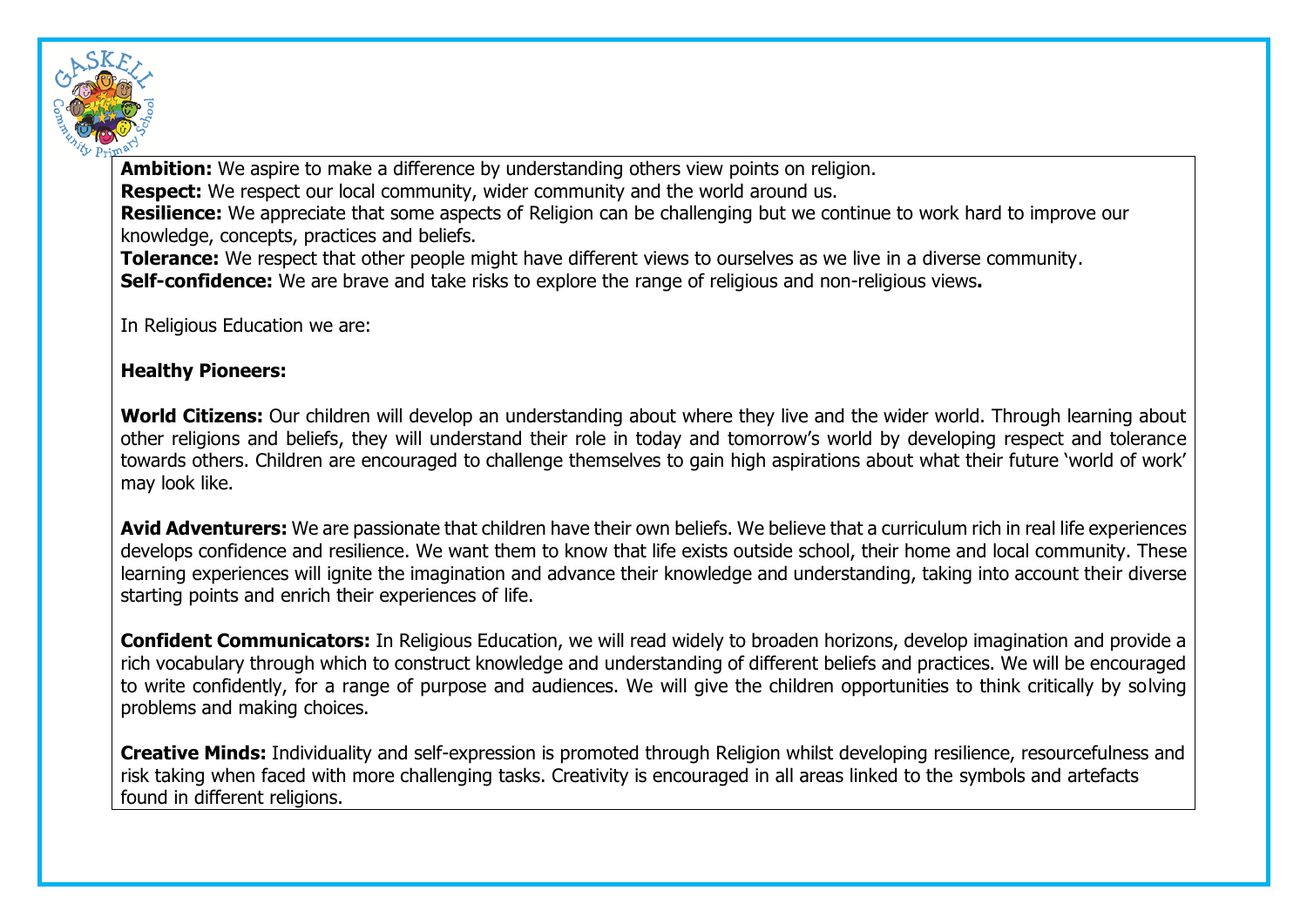

## **How are British Values taught through Religion?**

British values, including those of mutual respect and tolerance of those with different faiths and beliefs are embedded in the Religious curriculum. We promote tolerance through different people's ideas, creative responses and understanding of different faiths and beliefs. Pupils are encouraged to question and explore why Religion is studied. Religion in Britain is studied through the local curriculum. Pupils have the opportunity to work independently and as a team to build resilience and self-belief through tasks, sharing ideas and resources, peer assessment and supporting each other.

### **Religious Education Intent, Implementation and Impact**

#### **Why has the specific content knowledge been selected? Why is it taught in the order that it is?**

The Bolton agreed syllabus gives a broad coverage for RE. We have designed the religious curriculum to ensure it is wellsequenced, has a clear progression and end point. Reading and vocabulary is at the heart of the curriculum. We have a variety of religions which run through the RE curriculum to allow children to deepen their knowledge and understanding whilst giving plenty of opportunity for long term memory links.

Reception: Christians and Muslims

Key Stage 1: Christians, Muslims and Jews

Key Stage 2: Christians, Muslims, Jews and Hindus

### **How are Religious Education lessons taught at Gaskell Primary School?**

The topics start with a key question. We have clear learning outcomes with specific learning content. Reading links are vital and we adapt a cross curricular approach to the topics. Assessment and learning is vital to develop active learning opportunities and investigations, using some engaging stimuli, to enable pupils to achieve the outcomes.

#### **What is the impact?**

We ensure that children at our school are equipped with the religious skills and knowledge that will enable them to be ready for the curriculum at Key Stage 3 and for life as a citizen in the wider world. We want our children to have a passion for religion, and to have an understanding of the spiritual, moral, social and cultural questions that surface again and again in their lives. At the end of their time at Gaskell, we want our children to be able to have an understanding of different beliefs and faiths as well as being respectful of others opinions. We want our children to embrace religion and have the skills to make sense, understand and connect different religious beliefs.